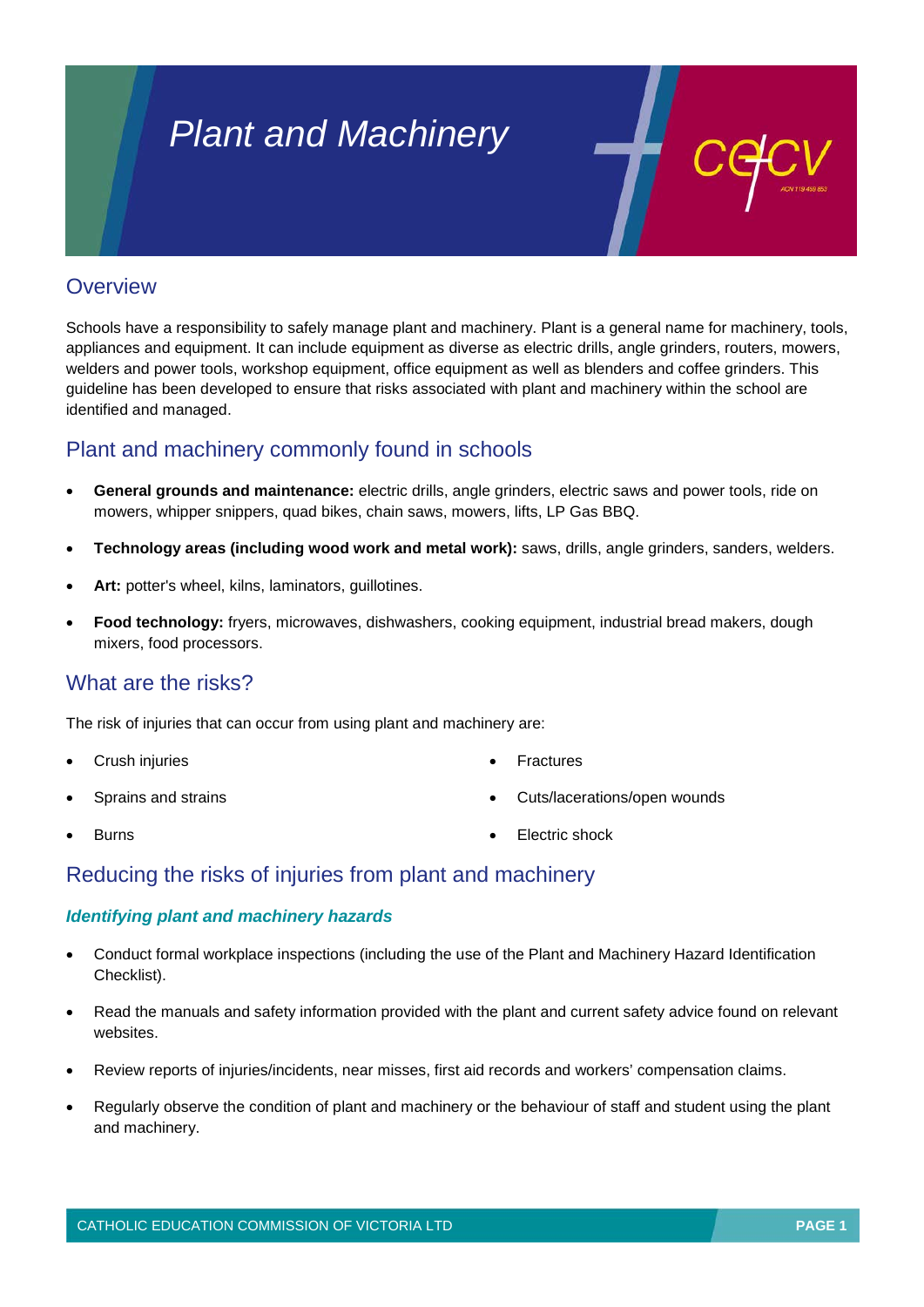#### *Assessing the risks associated with plant and machinery*

Hazards should firstly be assessed according to the severity of the injury likely to be caused and then according to the likelihood that the hazard will cause an injury.

Things to consider when assessing the risks should include:

- Could the plant cause serious injury?
- Could the plant create hazardous conditions, such as noise and fumes?

The likelihood of injury in specific situations will be influenced by:

- The layout and physical conditions of the environment.
- The training, experience and ability of the staff involved.
- The way the plant or machinery is being used.

#### *Control measures to reduce the risk of injury from plant and machinery*

Examples of plant and equipment controls (from most to least effective) could include:

- **Elimination** of risks by purchasing/hiring safe equipment in the first place or by removing dangerous equipment from the school.
- **Substitution** or replacing a hazard with a lower risk item. For example, if the power cord on an electric drill is in danger of being cut and creating an electrocution hazard, use a cordless drill instead.
- **Isolation** can be used in cases such as moving a photocopier to a dedicated room with its own ventilation system or shifting noisy woodworking equipment into a separate area.
- **Engineering** controls such as electronic cut-out switches, stop controls, warning devices, exhaust ventilation, screens, guards, etc.
- **Administrative Controls** including safe work practices can be used to minimise exposure to a particular piece of plant, including signage, inducting and training staff and students, safe operating procedures, maintenance inspections.
- **Personal Protective Equipment (PPE)** does not remove hazards but reduces their impact. Examples include ear muffs, safety glasses, overalls, hats, safety footwear, lab coats, etc.

#### *Suggested strategies for managing plant and machinery on the school site*

Once the appropriate control measures have been determined, they should be documented and communicated to staff.

Schools should:

- Inspect all plant and machinery on a regular basis.
- Ensure regular maintenance of plant and machinery is conducted.
- Maintain all plant and machinery in a safe working condition, ensuring all electrical safety requirements are adhered to.